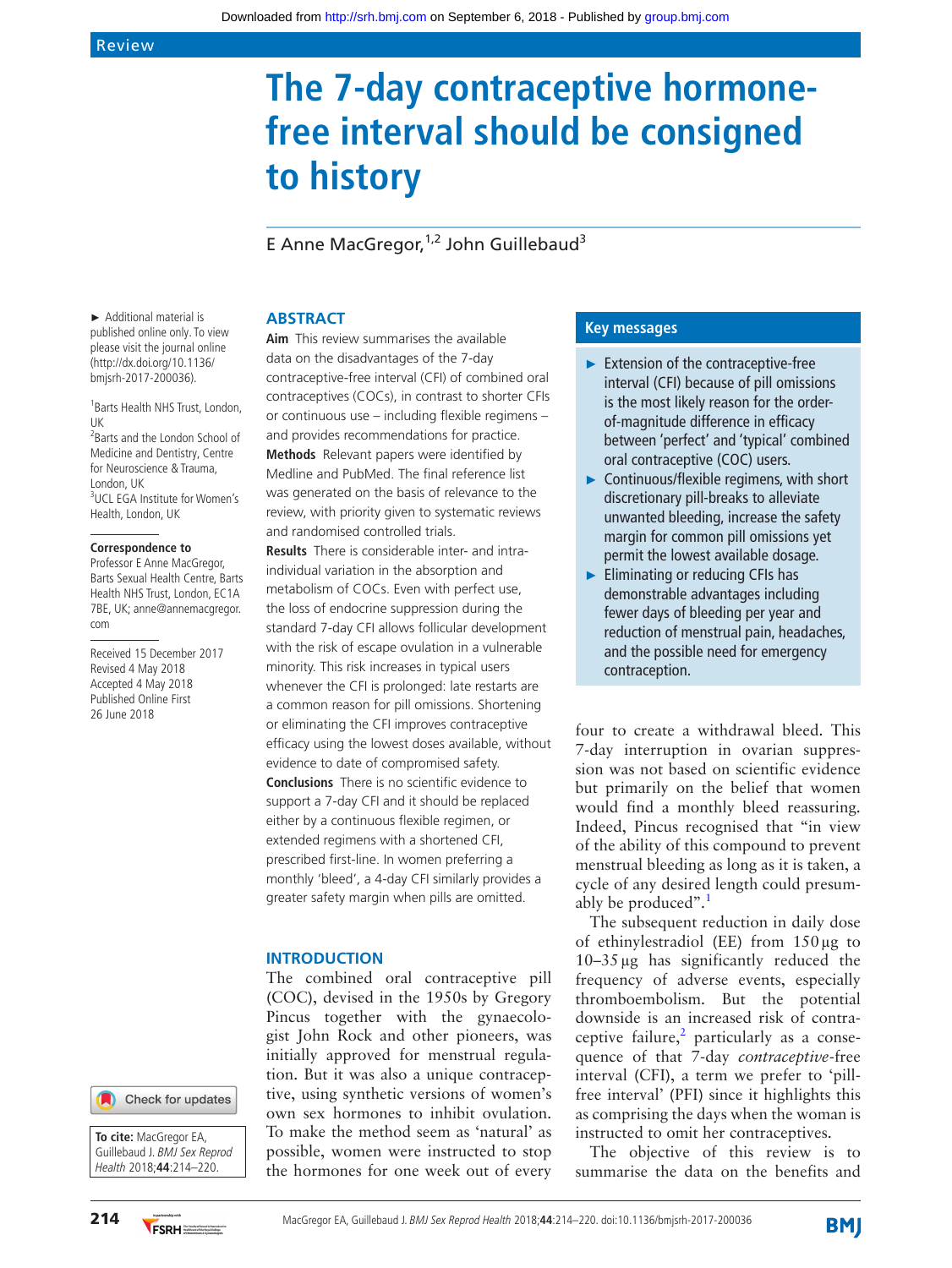risks of shorter CFI and continuous-use regimens, compared with the 7-day CFI, and to provide recommendations for practice. The rarity of *true* method-failures of the 21/7 COC means that they are of little public health importance, but that is not the case for 'user-failures' which are experienced by up to 9% of 'typical' COC users in the first year compared with 0.[3](#page-5-2)% of 'perfect' users.<sup>3</sup> Here we review ovarian activity and follicular development in the CFI as surrogate measures of pregnancy risk, and go on to argue for continuous/extended regimens to replace the 21/7 regimens.

## **Methods**

Publications for this review were identified by searches of Medline and PubMed between 1 January 1955 and 1 December 2017. The search terms 'oral contraceptives', 'oral contraception', 'continuous regimen', 'extended regimen', 'flexible regimen', 'missed pills' and 'pill-free interval' were used. The final reference list was generated on the basis of relevance to the review, with priority given to systematic reviews and randomised controlled trials (RCTs).

### **CONTRACEPTIVE REGIMENS CURRENTLY USED**

A number of regimens for marketed COCs are currently in use, with or without placebos during the CFIs. The standard 28-day cycle of 21 active pills followed by a 7-day CFI (21/7) is by far the most common regimen, followed by a 28-day cycle with shortened CFI (typically 24/4). Other regimens that are licensed in some countries, but not as yet in the UK, include extended cycle (typically 84/7) and continuous use (365/0).

The commonly used regimens that are unlicensed in the UK include extended cycle (typically 63/7 or 84/7) and continuous flexible (or 'tailored') use, in which there is the option for a continuous COC user to take a 3- to 4-day break, usually triggered by, and to manage, unacceptable bleeding.

#### **Contraceptive effectiveness**

Effectiveness of the different regimens can be evaluated by pregnancy rates as well as by surrogate measures including ovarian activity, risk of escape ovulation and cervical mucus quality.

# **Contraceptive failure and pregnancy rates**

There have been few RCTs of COCs with pregnancy as an endpoint and they have been underpowered, $4$ due to the high efficacy of all COC regimens in research volunteers who are, in general, correct and consistent users. Exceptionally, there is one RCT of a 50 µg EE/250 µg levonorgestrel (LNG) COC, administered vaginally, comparing a 21/7 regimen (n=454) with continuous use (n=446), which reported four pregnancies (1.04%) in the cyclical group and none in the continuous use group (OR 0.1, 95%CI 0.02 to  $0.97$ .<sup>45</sup>

Observational studies are more representative of 'typical' users. They concur that non-compliance risks pregnancy, $6-8$  yet no study has obtained the data to link that risk to the timing of tablet omissions in relation to the 7-day CFI. Moreover, there are no reports to date that confirm, or refute, that the risk due to non-compliance is any lower with 84/7 extended regimens. In the one open-label parallel RCT comparing the efficacy and safety of 30 EE/150 LNG, the Pearl Index based on method failure for the 84/7 regimen (n=456) was 0.60, which was lower than the Pearl Index of 1.78 for the 21/7 regimen ( $n=226$ ), but the authors did not include tests for statistical significance.<sup>[6](#page-5-4)</sup> Prospective observational studies of conception rates for the standard 21/7 regimen versus the 365/0 continuous flexible regimen described below are likewise still awaited.

With respect to regimens with a shorter (4-day) CFI, contraceptive effectiveness comparing progestogens and regimens in 'typical' users was specifically addressed in a subgroup analysis of outcome data from a prospective cohort study of 52 218 US women who were using 24/4 and 21/7 regimens of COCs containing differing doses and types of progestogens and differing doses of EE.<sup>[9](#page-5-5)</sup> During 73 269 woman-years there were 1634 pregnancies of which 1405 (86%) were associated with non-compliance. The analysis specifically focused on the effect of the 24/4 versus 21/7 regimen, particularly comparing drospirenone (DRSP) with other progestogens, on the basis that drospirenone has a longer halflife. The overall Pearl Index was 1.6 (95%CI 1.4 to 1.9) for a 20 EE/3000 DRSP 24/4 regimen, 2.2 (95%CI 1.8 to 2.6) for a 30 EE/3000 DRSP 21/7 regimen, and 2.6 (95%CI 2.4 to 2.7) for all other pills. Direct comparisons within the DRSP and norethisterone acetate (NETA) groups (excluding pills with other progestogens) showed significantly lower contraceptive failure rates for 24/4 versus 21/7 regimens, and significantly lower contraceptive failure rates for DRSP versus NETA: life-table estimates of the rates of contraceptive failure for the first year of pill use were 2.1% for the 20 EE/3000 DSRP 24/4 regimen, 2.8% for the 30 EE/3000 DRSP 21/7 regimen, 3.5% for an EE/NETA 24/4 regimen, and 4.7% for an EE/NETA 21/7 regimen. While interpretation of these results is subject to the limitations of observational research, the trend is in line with the greater efficacy associated with the 24/4 regimen versus 21/7, despite the lower EE dose. The benefits of the 24/4 regimen were more pronounced and statistically significant in adolescents. In a subgroup analysis of 228 unintended pregnancies in adolescent participants using any 20 EE pills in the same study, the Pearl Index was 2.5 (95%CI 2.1 to 2.9) for the 24/4 regimen and 5.1 (95%CI 3.7 to 6.8) for the  $21/7$  regimen.<sup>[10](#page-5-6)</sup>

#### **Ovarian activity and risk of escape ovulation**

Smith *et al*<sup>11</sup> showed that ovarian estradiol levels are routinely suppressed once seven COC tablets have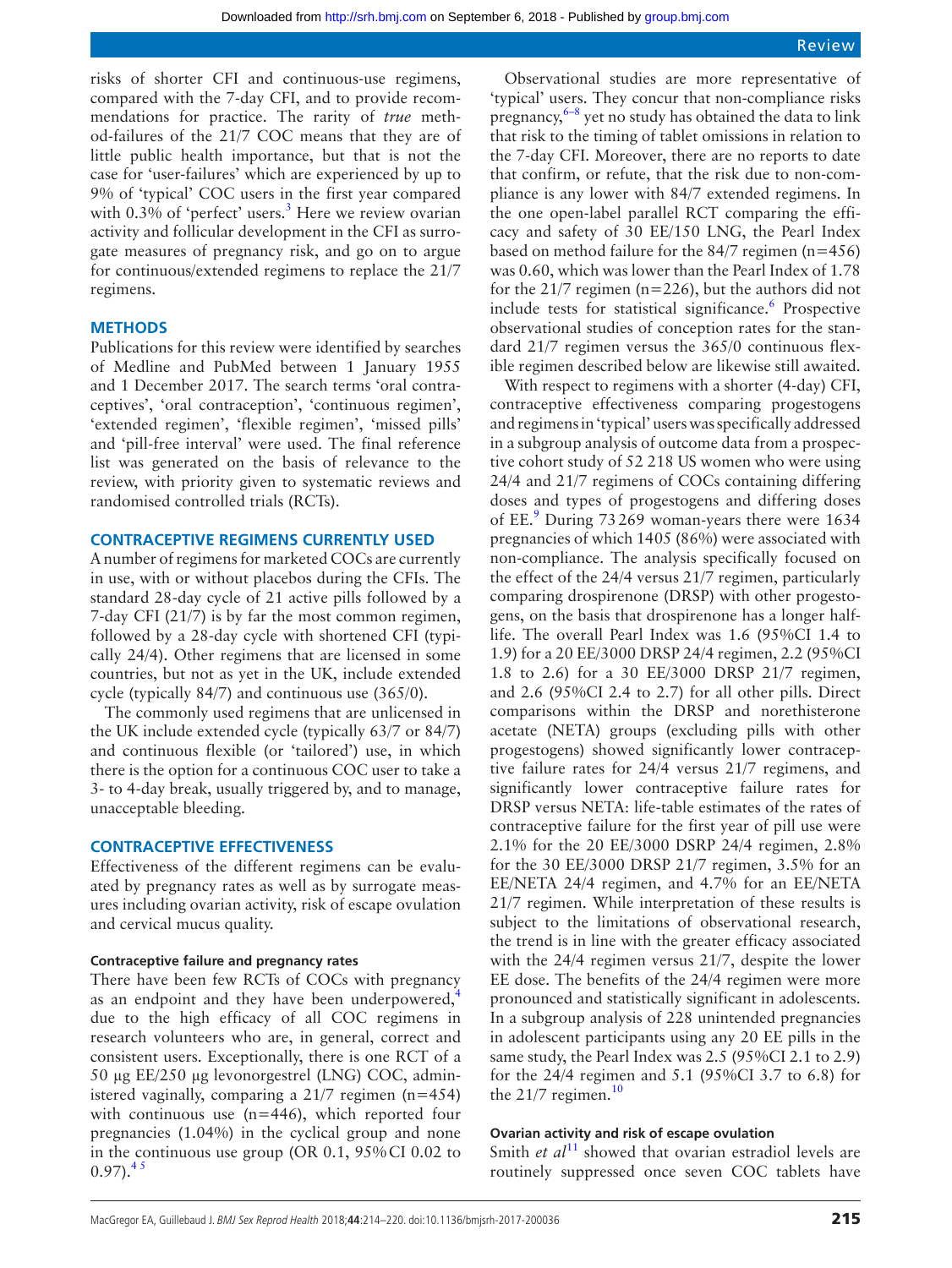# Review

been taken. Yet in their Group 1 subjects, who discontinued for 7days after taking seven daily tablets, one woman out of 12 showed luteinisation, with a rise in plasma progesterone level to 6.8nmol/L. This would suggest that the risk of ovulation would only arise in mid-packet by omission of seven tablets. Indeed, after prior ingestion of seven pills there appear to be no documented ovulations in the literature, nor pillfailure conceptions established as occurring through omissions of fewer than seven tablets. In the systematic review by Zapata *et al*, [12](#page-5-9) missing up to four consecutive pills on days *not* adjacent to the pill-free interval resulted in little follicular activity and low risk of ovulation.

A review of 29 studies evaluated pituitary-ovarian activity in women using  $20-40 \mu$ g EE COCs.<sup>13</sup> In 20 studies, follicles  $\geq 10$  mm diameter were identified by Day 7 of the CFI on ultrasound, the cut-off during natural menstrual cycles for selection for preferential growth and ovulation. Although most dominant follicles regress when COC are restarted, 10 studies reported ovulation. In two RCTs of 21/7 regimens, one pregnancy was reported as method failure in a woman taking 20  $EE/150$  DSG<sup>[14](#page-5-11)</sup> and another in a woman taking 30 EE/[15](#page-5-12)00 NETA.<sup>15</sup>

The size of follicles appears to be inversely related to the dose of  $EE$ .<sup>[12 13](#page-5-9)</sup> However if the CFI is shortened, ovulation must be less likely to occur if tablets are subsequently missed. In an open-label comparative study of a 24/4 versus 21/7 regimen of a 15 EE/60 gestodene (GSD) COC, ovarian activity was monitored with ultrasound scans and blood samples every other day over five cycles.<sup>[16](#page-5-8)</sup> The 24/4 regimen inhibited ovarian activity more effectively than the 21/7 regimen [\(figure](#page-2-0) 1), with a greater increase in serum estradiol with the 21/7 regimen [\(figure](#page-2-1) 2).

Similarly, in a double-blind RCT of 20 EE/3000  $DRSP<sub>1</sub><sup>17</sup>$  there were two parallel treatment cycles of either a  $24/4$  (n=49) or a  $21/7$  (n=50) regimen. Ovarian activity was monitored by vaginal ultrasound



<span id="page-2-0"></span>**Figure 1** Mean diameter of the largest follicle-like structure with 21- and 24-dayregimens. ■, 7-day pill-free interval; ロ, 4-day placebo-pill<br>interval; —■—, 21-day; --○--, 24-day. Adapted from Ref, <sup>[16](#page-5-8)</sup> with permission from Elsevier.



<span id="page-2-1"></span>**Figure 2** Mean serum estradiol (17β- $E_2$ ) concentration with 21- and 24-day regimens. ■, 7-day pill-free interval; □, 4-day placebo-pill interval;<br>—■—, 21-day; --○--, 24-day. Adapted from Ref, <sup>i6</sup> with permission from Elsevier.

scans and hormone measurements every 3days for the duration of the study. In the second cycle, one woman in the 21/7 group ovulated following the 7-day CFI and another woman had a luteinized unruptured follicle (LUF). This was followed by a third treatment cycle for both groups, with the initial three active pills replaced by placebos. The ovarian activity scores were significantly greater in both groups. In the 21/7+3group there were four apparently normal ovulations. Of potentially greater interest, one woman ovulated in the other group taking 24 active tablets followed by a CFI of  $4+3$  days. The deliberate dosing error, which only lengthened her CFI to the 'normal' 7days, permitted one ovulation, just as among the 21/7 group in the earlier control cycle. Comparing 24/4 and 21/7 cycles, the researchers reported a significant 6-fold greater ovarian suppression by Hoogland scoring, with neither ovulation nor LUF, when the CFI was restricted to 4days.

A systematic review of the effect of extending the CFI to between 8 and 14days found wide variability in the amount of follicular development and incidence of ovulation.[12](#page-5-9) In one study of a 9-day pill-free interval, presumptive ovulation as indicated by serum progesterone levels  $\geq$ 3 ng/mL occurred in 3/34 women taking 20 EE/100 LNG and in 2/35 women using triphasic 35 EE/180–250 norgestimate (NGT).<sup>18</sup> Yet in a study of a 10-day CFI, 12/30 women taking 20 EE/150 DSG and 8/34 women in each of the 30 EE/75 GSD or phasic 30–40 EE/50–100 GSD groups developed follicles greater than 18mm, but no normal ovulations were reported in either group after resumption of COC-taking.<sup>[19](#page-6-2)</sup>

Zapata *et al*<sup>12</sup> also note that when escape ovulation has occurred, the cycles are usually abnormal. However, given individual variation in responses, as described below, risk of pregnancy cannot be excluded. While a shortened 3–4-day CFI provides greater ovarian suppression,  $1620$  eliminating the CFI completely is even more effective.<sup>[21 22](#page-6-3)</sup>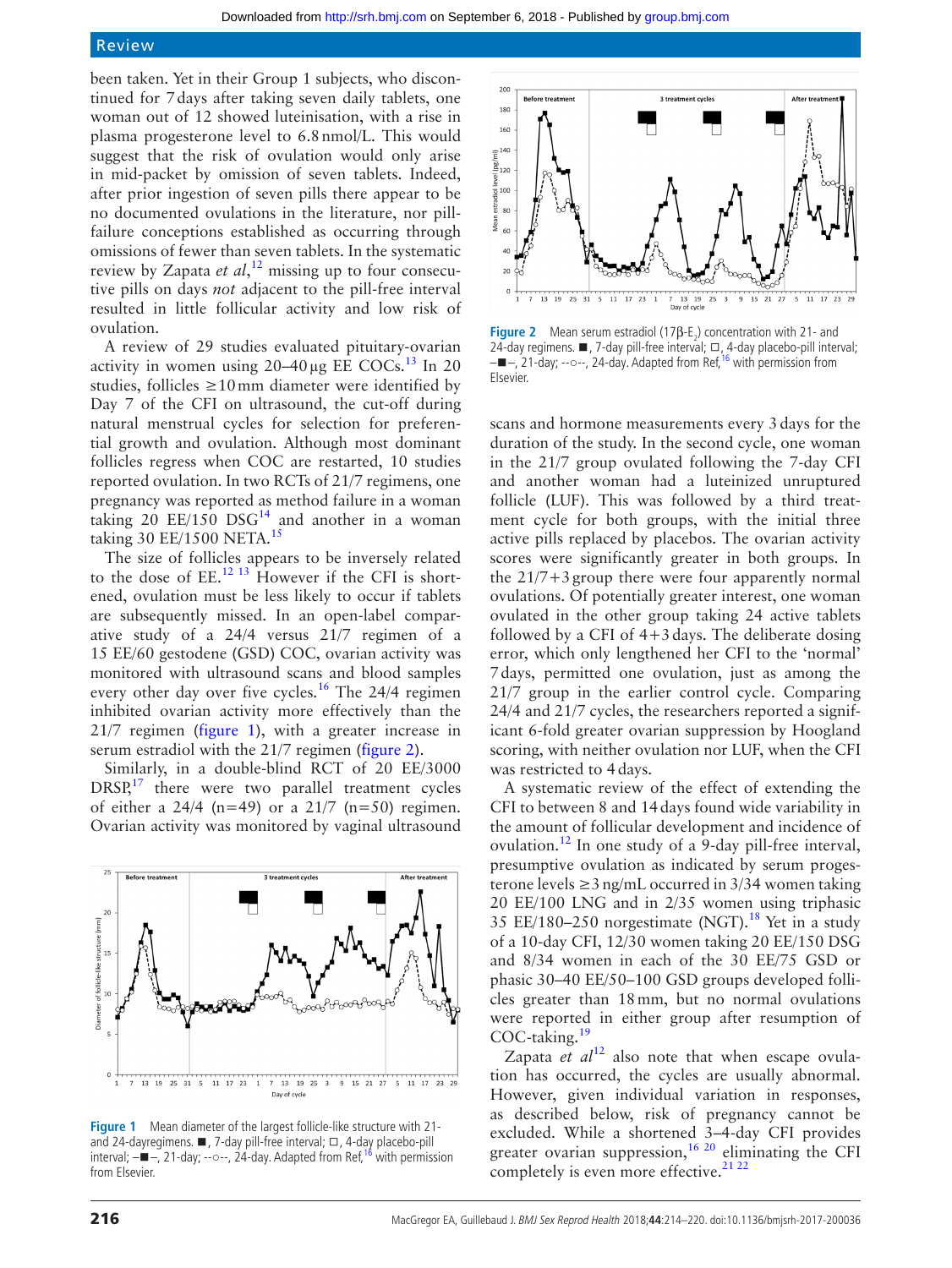#### **Cervical mucus**

The suggestion that the cervical mucus effect may provide adjunctive contraceptive protection following 7-day or even longer  $CFIs^{12}$  should be considered with caution. Although a study examining cervical mucus in 28 women throughout 7-, 9- and 11-day CFIs in four cycles reported that cervical mucus remained unfavourable to sperm penetration, the authors remark on the individual variation in response.<sup>[23](#page-6-4)</sup> A recent review found the existing evidence base to be very limited for the contribution of progestogen-affected mucus to contraceptive efficacy. $24$  Furthermore, any such effect of the progestogen component of COCs must be at its lowest if a fertile ovulation is pending, whether due to a true 'pill-failure' after a 7-day CFI or after a lengthened CFI, as it will be at least 168hours since the progestogen was last ingested. Indeed, users of all marketed progestogen-only pills (POPs) are advised to assume loss of the contraceptive effect on their cervical mucus much earlier when a tablet is taken late.

#### **Effects of individual variation**

This applies at several levels, including individual responsiveness of the woman taking the hormone and variation in hormone absorption and metabo- $\lim_{n \to \infty}$ <sup>23 25</sup> which are also affected by weight and age.<sup>26</sup> In a randomised crossover study, 24 women were given a single dose of each of three bioequivalent 35 EE/1000 NET formulations and 27 women received a single dose of three bioequivalent 50 EE/1000 NET formulations. The large intra-individual variation in blood levels of both EE and NET was found to be of the same order of magnitude as inter-individual variation, suggesting that differences in the effects of any given pill cannot be attributed solely to difference in the doses.<sup>[27](#page-6-7)</sup>

Few studies have addressed the effect of ethnicity, despite evidence of substantial differences, with the lowest plasma levels of EE consistently observed in Nigerian women and the highest in Thai women, even when corrected for body surface area. $28$ 

All these differences become more significant as doses of contraceptive hormones decrease: contraceptive efficacy in the 21/7 regimen with its regular week of lost ovarian suppression is likely to be lower in women with low bioavailability of EE and a short elimination half-life than in women with a high EE bioavailability and a high elimination half-life.<sup>29</sup>

#### **Adherence**

In a cohort study of 3316 women in France, 23% of women using COCs reported missing a pill at least once during a 28-day cycle, of whom 42% missed a pill during the week following the CFI. $30$  In a follow-up to the same study, pill omissions were fewer with regimens where placebo tablets were taken during the CFI. $31$  Similarly, an observational study of 402 women recording COC use over 6months compared

the 29% of participants taking placebo tablets during the CFI with 71% using COCs with a tablet-free CFI and found that the latter group were significantly more likely to self-report delayed restarting of active pills  $(P=0.0002).$ <sup>[32](#page-6-12)</sup>

But self-reports of pill omissions underestimate actual omissions. In an RCT of pill-taking tracked by an electronic monitoring device for three cycles in 82 women, the mean number of tracked missed pills was  $4.7\pm3.2$  per cycle compared with  $1.2\pm1.5$  recorded in patient diaries.<sup>33</sup> The authors comment that their findings may overestimate adherence in the general population since participants knew that pill-taking was being tracked.

A common reason for missing pills is unavailability. One prospective study found that combining 'no new pack' (10.5%) with 'late start' (4.03%) made tablet omissions lengthening the CFI the most common category in the analysis. $34$  Further, unavailability of pills was significantly associated with *consecutive* pill omissions, though these were infrequently of more than three tablets.

#### **Effect of regimens on bleeding**

A systematic review of 11 RCTs reported either no major difference in bleeding between cyclical and continuous/extended regimens, or fewer bleeding/ spotting days with continuous/extended regimens.<sup>4</sup> The continuous flexible regimen is associated with significantly fewer total days of bleeding per year than either continuous or cyclical regimens. $35$ 

There are few data comparing unscheduled bleeding rates with different COC formulations. A doubleblind RCT of 136 women randomised to four combinations of EE, LNG and NETA taken continuously found that after 6months 20 EE/1000 NETA was associated with the best bleeding profile, followed by 30 EE/1000 NETA, 20 EE/100 LNG and 30 EE/100 LNG. With each progestogen the lower 20 EE dose was better than 30 EE for that endpoint, but using the less potent type of progestogen (NETA) was also apparently beneficial. $38$  There are no comparative data with other progestogens.

# **Effect of regimens on hormone withdrawal symptoms**

Continuous/extended regimens can significantly reduce symptoms resulting from hormonal withdrawal during the CFI, typically menstrual pain, headache, bloating or swelling, and breast tenderness.[39 40](#page-6-17) Further, they have the potential to reduce the incidence of other medical conditions associated with the changing levels of hormones during the luteal phase of the *natural* menstrual cycle, including migraine and epilepsy.<sup>40</sup>

Hormone withdrawal symptoms when taking active pills following the usual 7-day CFI have been attributed to recruited follicles undergoing atresia, resulting in a drop in endogenous estradiol levels.[13 16 17 20 22 41 42](#page-5-10)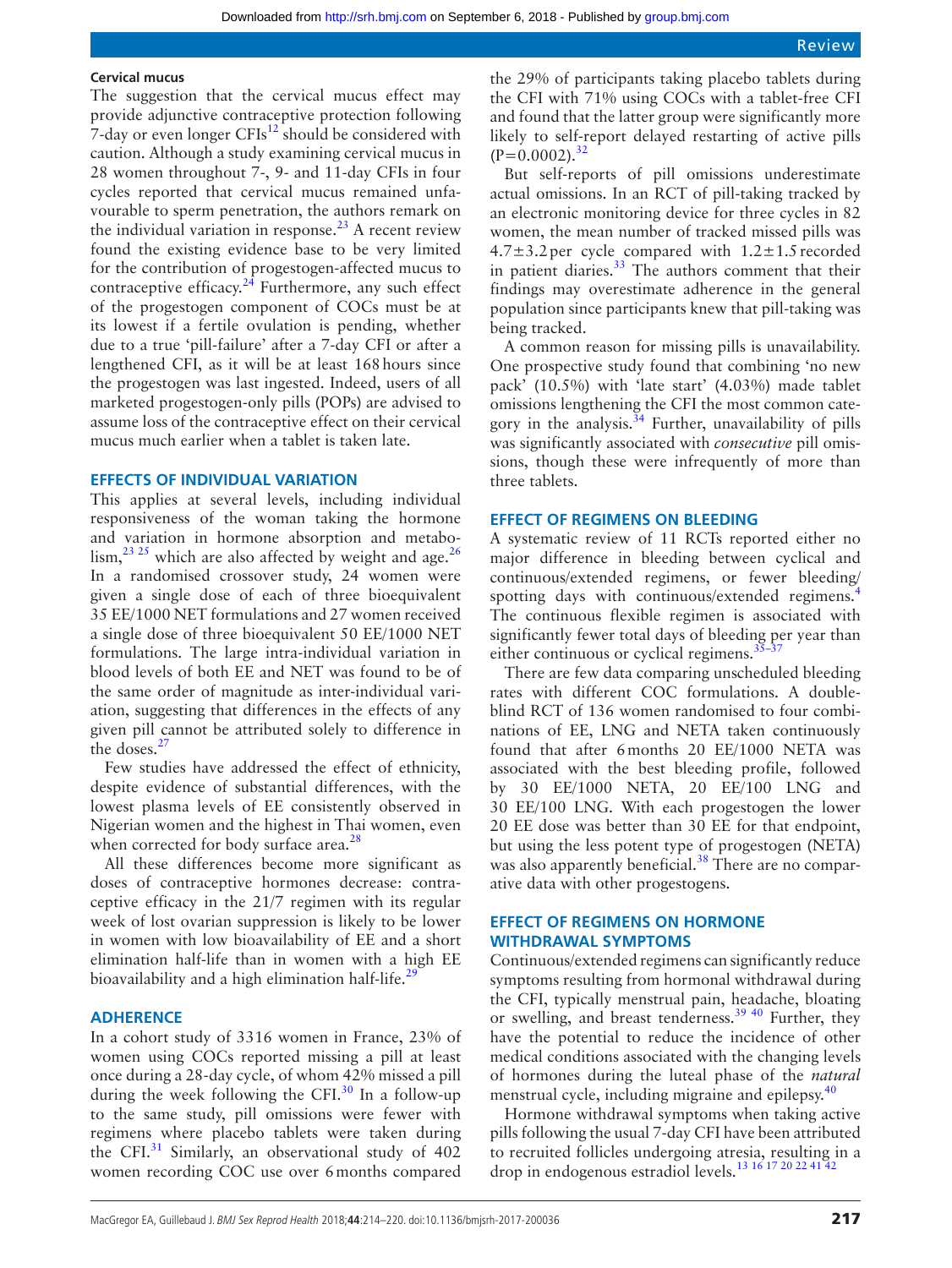# **Safety implications of continuous/ extended regimens**

For women on a  $20 \mu$ g EE pill switching from a  $21/7$ to a continuous regimen there will be an increase in the total annual dose of EE from  $5460 \mu$ g to  $7300 \mu$ g. However, this is still less than the total annual dose of 8190 µg EE from the more usual  $21/7$  use of a  $30 \mu$ g EE pill.

COC use, for any duration, results in an inactive endometrium. There is no evidence of greater risk of endometrial hyperplasia or malignancy with continuous use than with a  $21/7$  regimen.<sup>441</sup> Limited data also confirm no clinically significant differences between regimens with respect to lipid and carbohydrate profiles, bone markers, or haemostatic variables.<sup>43</sup> Such metabolic data are reassuring, but possible circulatory risks (or benefits) of continuous or extended regimens using 20µg EE pills will need full epidemiological evaluation.

# **Acceptability of continuous/extended regimens**

Even in the absence of typical menstrual disorders, menstrual periods can still have an adverse effect on women's lives. In a questionnaire study of 270 women of reproductive age, after excluding women with menstrual symptoms such as headache, dysmenorrhea, menorrhagia or premenstrual syndrome, 75.6% reported that their normal menstrual periods interfered with their sex lives, 28.8% preferred not having their period when at work and 48.4% reported that periods interfered with sport.<sup>44</sup> Overall,  $56.3\%$  of the women stated that they would prefer amenorrhoea or reduced menstrual frequency, among whom almost three-quarters would be prepared to use medication to achieve this.

Of 220 women who selected their own regimen following trials of extended cycles, 60% continued the extended cycle for more than 2 years and 88% of 121 such women chose to use a continuous flexible regimen, Option 1 as described below.<sup>[45](#page-6-21)</sup>

In a questionnaire survey of 1001 women attending family planning clinics and 290 contraceptive providers in China, South Africa, Nigeria and Scotland, only among black women in Africa did the majority 'like' having periods. In all other groups, most women disliked periods, which were 'inconvenient' and associated with menstrual problems. In all except the Chinese centres, the majority of women would be willing to try a contraceptive that induced amenorrhea.<sup>46</sup>

# **Conclusions**

We believe that it is time to follow the evidence and consign the 7-day contraceptive hormone-free interval to history, changing COC packaging and guidance accordingly. Through eliminated or infrequent and short CFIs, the continuous/extended regimens are associated with numerous non-contraceptive as well as contraceptive benefits, $1/2$  with no differential safety concerns, although more data will be needed to confirm this.

Failure of 21/7 COCs has always been attributed primarily to failure of patient adherence to pill-taking rather than to the intrinsic weakness of the method. Given the 0.3% failure rate in the first year for 'perfect' use, $3$  it is counter-intuitive that the equivalent failure rate of 9% for 'typical' use, $3$  in which a small number of pills is not taken correctly, should be as great as an order of magnitude higher. The data reviewed here explain that anomaly. The excessive duration of the CFI makes the method unforgiving of user-errors in the (clinically unidentifiable) vulnerable subgroup who develop the most follicular activity during the CFI.[12 17](#page-5-9) In continuous use the safety margin for errors is much greater, to up to seven tablets at any time.<sup>47</sup> Users' increased confidence if some pills are omitted should greatly reduce the demand for emergency contraception.

Although laboratory and some observational studies indicate that whenever a 7-day break is taken, even in extended regimens, there must be an increased conception risk, to date no studies have actually established lower pregnancy rates in oral regimens with shorter or absent CFIs. We maintain that this is because in clinical trials of all COC regimens, including 21/7 regimens, contraceptive efficacy can be expected to be generally well-maintained, as recruitment criteria include women who are likely to adhere to trial instructions. The frequency with which tablets are omitted in the real world, coupled with significant inter- and intra-individual variation in absorption and metabolism of contraceptive steroids, promotes failure of any regimen with a 7-day CFI in a small, but unfortunately not clinically identifiable, subgroup of the general population.

# **Recommendations for practice**

We therefore recommend that, based primarily on efficacy grounds, the first-line regimens offered for COCs should be those in which the CFIs are eliminated or infrequent, and not longer than 4days, as outlined in the options below. These regimens are data-led and fully supported by the WHO and the UK Faculty of Sexual & Reproductive Healthcare. However, despite 'running-on' packets for indications such as postponement of bleeding already being present in the Summaries of Product Characteristics of many COCs, if CFIs are eliminated altogether that regimen must be prescribed on the basis of being an unlicensed use of a licensed product. Such use is clearly permitted by the UK General Medical Council with criteria that must be followed carefully.<sup>[48](#page-6-24)</sup> Until 'official' printed leaflets are available, such off-licence prescription must include provision of a dedicated patient information leaflet. This is valued by patients and optimises counselling during routine consultations. $49$  An example is included in the online [supplementary text.](https://dx.doi.org/10.1136/bmjsrh-2017-200036)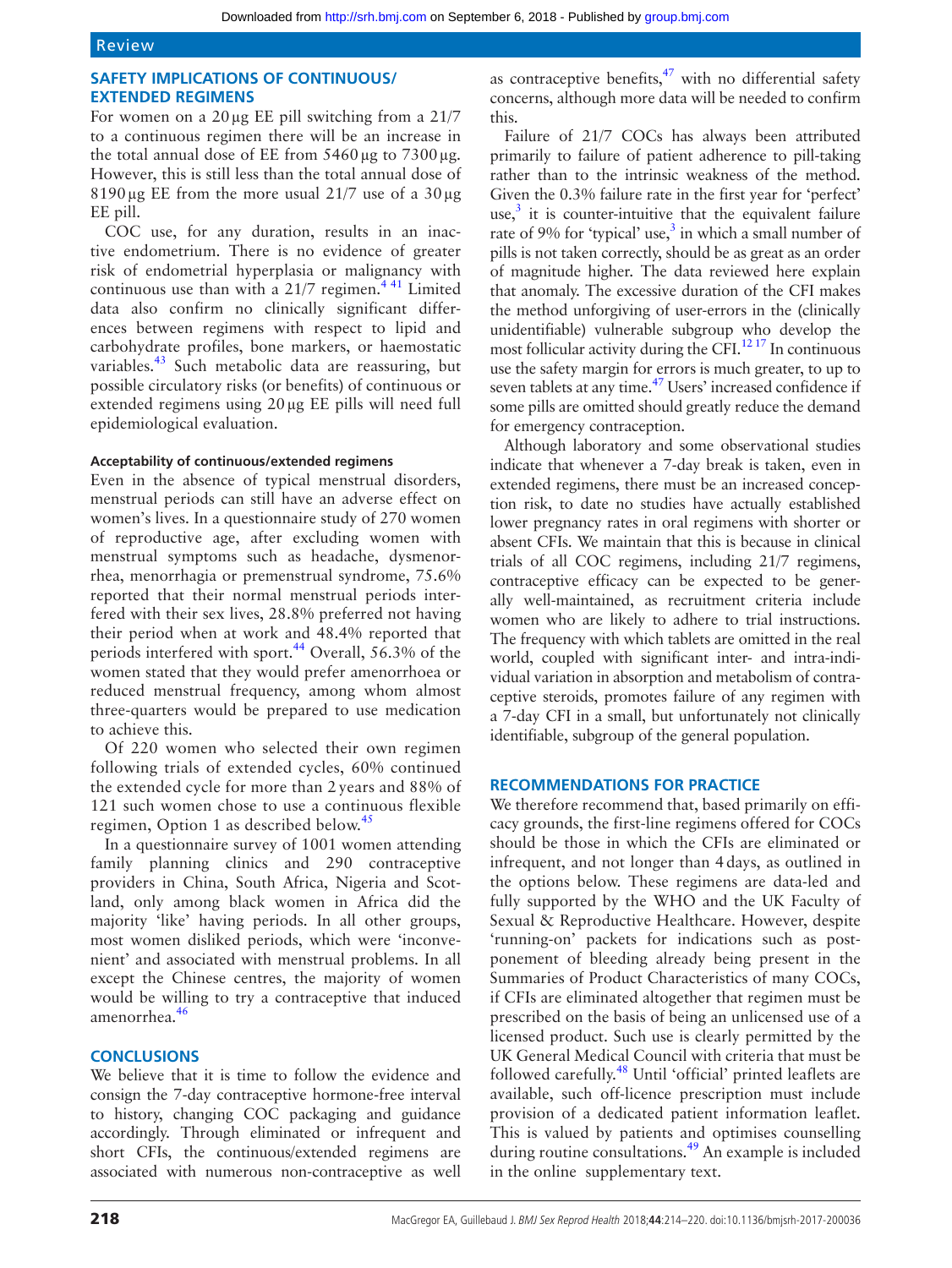# **Options for prescription of continuous/ extended COC regimens**

# **Option 1. Continuous flexible (or tailored) regimen**

The continuous flexible regimen comprises uninterrupted daily pill-taking, with the user option of a 3–4-day pill break to manage excessive unscheduled bleeding, but always preceded by at least 7days of pills[.11](#page-5-7) This is associated with significantly fewer annual days of bleeding than other regimens. $35-37$  A 20µg EE formulation should be the first-line choice, given the lower annual hormone dose compared with formulations with 30 or  $35 \mu$ g EE and a favourable bleeding profile.

## **Option 2. 'Tricycling' with shortened CFIs**

These extended-use options of a fixed duration of pilltaking before a *shortened* CFI have similar potential to minimise user failures. A common version is 84/4 for women who favour quarterly withdrawal bleeds, but since in the UK COCs usually come in packs of three cycles, a satisfactory variant is  $63/4$ . A 20  $\mu$ g EE product should be first-line, taken as three or four consecutive packets, followed by a 4-day CFI.

## **Option 3. For women preferring monthly bleeds**

Women who prefer a monthly bleed may still benefit from improved contraceptive efficacy and margin for error with the COC of their choice if their CFI is no longer than 4 days. Correct intervals between packets can now easily be achieved by using apps that permit the user to alter the number of days on which she is reminded either to take or not to take tablets. Not all apps incorporate appropriate safeguards to minimise the risks of missing a reminder.<sup>50</sup> We recommend 'myPill Birth Control Reminder', an app that is available free on both Android and iOS platforms.

# **Additional educational resources**

- ► [http://www.mimslearning.co.uk/prescribing-combined](http://www.mimslearning.co.uk/prescribing-combined-hormonal-contraceptive-without-a-pill-free-interval/activity/5056/)[hormonal-contraceptive-without-a-pill-free-interval/](http://www.mimslearning.co.uk/prescribing-combined-hormonal-contraceptive-without-a-pill-free-interval/activity/5056/) [activity/5056/](http://www.mimslearning.co.uk/prescribing-combined-hormonal-contraceptive-without-a-pill-free-interval/activity/5056/)
- ► [http://www.ecotimecapsule.com/pagecontents/pdfs/](http://www.ecotimecapsule.com/pagecontents/pdfs/contraception/article2.pdf) [contraception/article2.pdf](http://www.ecotimecapsule.com/pagecontents/pdfs/contraception/article2.pdf) for a discussion document concerning the CFI.

**Contributors** Professor MacGregor undertook the literature search and wrote the first draft. Professor Guillebaud revised the draft and both authors approved the final version. Both authors agree to be accountable for all aspects of the work in ensuring that questions related to the accuracy or integrity of any part of the work are appropriately investigated and resolved.

**Funding** The authors have not declared a specific grant for this research from any funding agency in the public, commercial or not-for-profit sectors.

**Competing interests** Professor MacGregor reports personal fees from Consilient, Bayer and Elsevier, outside the submitted work. Professor Guillebaud reports personal fees from the Wellcome Trust and from Bayer HealthCare, outside the submitted work.

#### **Patient consent** Not required.

**Provenance and peer review** Not commissioned; externally peer reviewed.

© Article author(s) (or their employer(s) unless otherwise stated in the text of the article) 2018. All rights reserved. No commercial use is permitted unless otherwise expressly granted.

# **References**

- <span id="page-5-0"></span>1 Pincus G, Rock J, Garcia CR, *et al*. Fertility control with oral medication. *[Am J Obstet Gynecol](http://dx.doi.org/10.1016/0002-9378(58)90722-1)* 1958;75:1333–46.
- <span id="page-5-1"></span>2 Gallo MF, Nanda K, Grimes DA, *et al*. 20 microg versus >20 microg estrogen combined oral contraceptives for contraception. *Cochrane Database Syst Rev* 2013;8:CD003989.
- <span id="page-5-2"></span>3 Trussell J. Contraceptive efficacy. In: Hatcher R, Trussell J, Nelson A, eds. *Contraceptive technology*. 20th edn. New York: Ardent Media, 2011.
- <span id="page-5-3"></span>4 Edelman A, Micks E, Gallo MF, *et al*. Continuous or extended cycle vs. cyclic use of combined hormonal contraceptives for contraception. *Cochrane Database Syst Rev* 2014;7:CD004695.
- 5 Coutinho EM, O'Dwyer E, Barbosa IC, *et al*. Comparative study on intermittent versus continuous use of a contraceptive pill administered by vaginal route. *[Contraception](http://dx.doi.org/10.1016/0010-7824(95)00101-F)* 1995;51:355–8.
- <span id="page-5-4"></span>6 Anderson FD, Hait H. A multicenter, randomized study of an extended cycle oral contraceptive. *[Contraception](http://dx.doi.org/10.1016/S0010-7824(03)00141-0)* 2003;68:89–96.
- 7 Davis MG, Reape KZ, Hait H. A look at the long-term safety of an extended-regimen OC. *[J Fam Pract](http://www.ncbi.nlm.nih.gov/pubmed/20544040)* 2010;59:E3.
- 8 Morigi EM, Pasquale SA. Clinical experience with a low dose oral contraceptive containing norethisterone and ethinyl oestradiol. *[Curr Med Res Opin](http://dx.doi.org/10.1185/03007997809110203)* 1978;5:655–62.
- <span id="page-5-5"></span>9 Dinger J, Minh TD, Buttmann N, *et al*. Effectiveness of oral contraceptive pills in a large U.S. cohort comparing progestogen and regimen. *[Obstet Gynecol](http://dx.doi.org/10.1097/AOG.0b013e31820095a2)* 2011;117:33–40.
- <span id="page-5-6"></span>10 Dinger J. Comparative effectiveness of combined oral contraceptives in adolescents. *[J Fam Plann Reprod Health Care](http://dx.doi.org/10.1136/jfprhc.2011.0092)* 2011;37:118.
- <span id="page-5-7"></span>11 Smith SK, Kirkman RJ, Arce BB, *et al*. The effect of deliberate omission of Trinordiol or Microgynon on the hypothalamo-pituitary-ovarian axis. *[Contraception](http://dx.doi.org/10.1016/0010-7824(86)90060-0)* 1986;34:513–22.
- <span id="page-5-9"></span>12 Zapata LB, Steenland MW, Brahmi D, *et al*. Effect of missed combined hormonal contraceptives on contraceptive effectiveness: a systematic review. *[Contraception](http://dx.doi.org/10.1016/j.contraception.2012.08.035)* 2013;87:685–700.
- <span id="page-5-10"></span>13 Baerwald AR, Pierson RA. Ovarian follicular development during the use of oral contraception: a review. *[J Obstet Gynaecol Can](http://dx.doi.org/10.1016/S1701-2163(16)30692-2)* 2004;26:19–24.
- <span id="page-5-11"></span>14 Teichmann AT, Brill K, Albring M, *et al*. The influence of the dose of ethinylestradiol in oral contraceptives on follicle growth. *[Gynecol Endocrinol](http://dx.doi.org/10.3109/09513599509160463)* 1995;9:299–305.
- <span id="page-5-12"></span>15 Young RL, Snabes MC, Frank ML, *et al*. A randomized, double-blind, placebo-controlled comparison of the impact of low-dose and triphasic oral contraceptives on follicular development. *[Am J Obstet Gynecol](http://dx.doi.org/10.1016/S0002-9378(11)91570-1)* 1992;167:678–82.
- <span id="page-5-8"></span>16 Sullivan H, Furniss H, Spona J, *et al*. Effect of 21-day and 24-day oral contraceptive regimens containing gestodene (60 microg) and ethinyl estradiol (15 microg) on ovarian activity. *[Fertil Steril](http://dx.doi.org/10.1016/S0015-0282(99)00205-8)* 1999;72:115–20.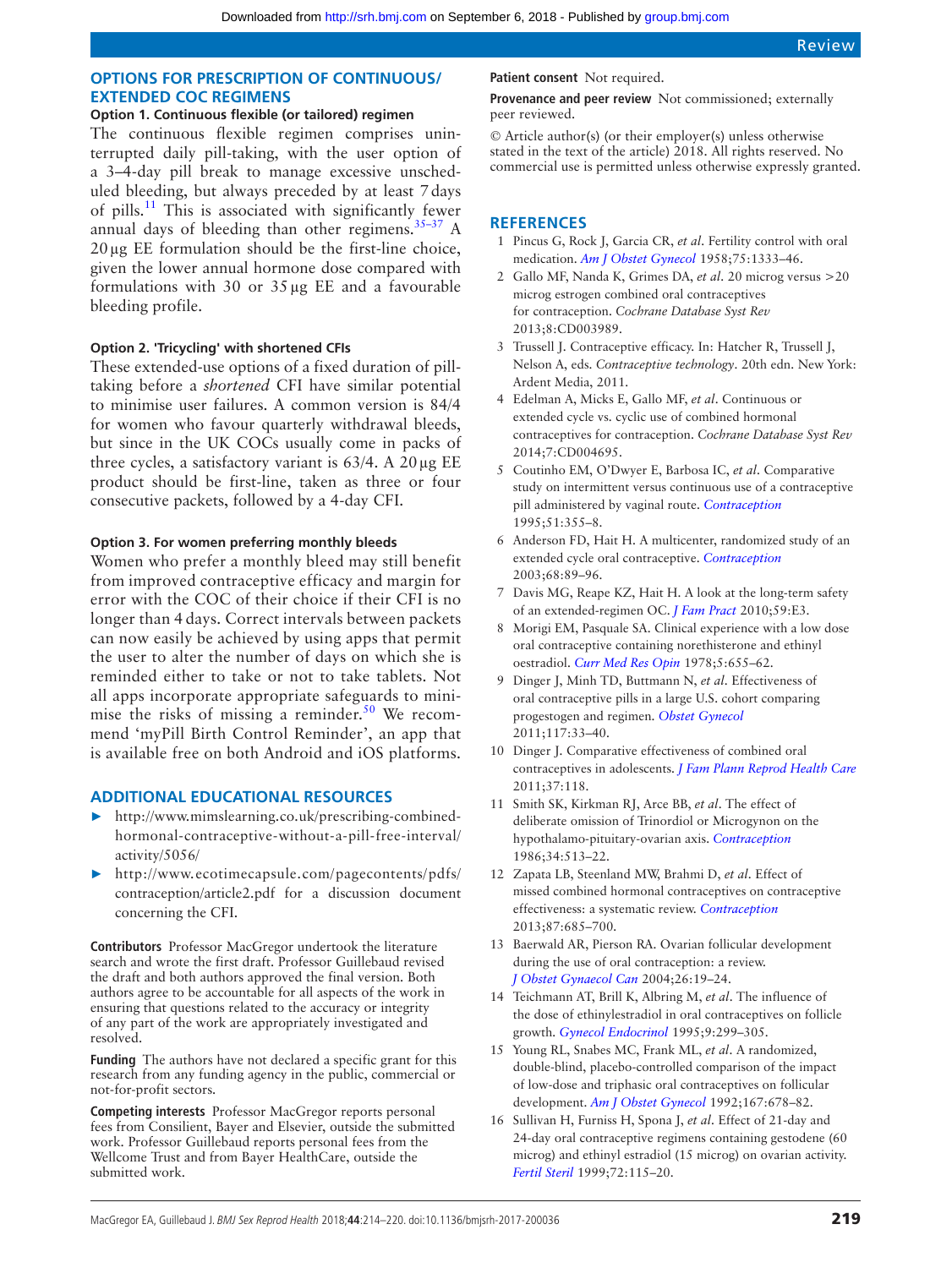# Review

- <span id="page-6-0"></span>17 Klipping C, Duijkers I, Trummer D, *et al*. Suppression of ovarian activity with a drospirenone-containing oral contraceptive in a 24/4 regimen. *[Contraception](http://dx.doi.org/10.1016/j.contraception.2008.02.019)* 2008;78:16–25.
- <span id="page-6-1"></span>18 Creinin MD, Lippman JS, Eder SE, *et al*. The effect of extending the pill-free interval on follicular activity: triphasic norgestimate/35 micro g ethinyl estradiol versus monophasic levonorgestrel/20 micro g ethinyl estradiol. *[Contraception](http://www.ncbi.nlm.nih.gov/pubmed/12384201)* 2002;66:147–52.
- <span id="page-6-2"></span>19 Elomaa K, Rolland R, Brosens I, *et al*. Omitting the first oral contraceptive pills of the cycle does not automatically lead to ovulation. *[Am J Obstet Gynecol](http://dx.doi.org/10.1016/S0002-9378(98)70249-2)* 1998;179:41–6.
- 20 Spona J, Elstein M, Feichtinger W, *et al*. Shorter pill-free interval in combined oral contraceptives decreases follicular development. *[Contraception](http://dx.doi.org/10.1016/0010-7824(96)00137-0)* 1996;54:71–7.
- <span id="page-6-3"></span>21 Birtch RL, Olatunbosun OA, Pierson RA. Ovarian follicular dynamics during conventional vs continuous oral contraceptive use. *[Contraception](http://dx.doi.org/10.1016/j.contraception.2005.09.009)* 2006;73:235–43.
- 22 Vandever MA, Kuehl TJ, Sulak PJ, *et al*. Evaluation of pituitary-ovarian axis suppression with three oral contraceptive regimens. *[Contraception](http://dx.doi.org/10.1016/j.contraception.2007.11.005)* 2008;77:162–70.
- <span id="page-6-4"></span>23 Killick SR, Bancroft K, Oelbaum S, *et al*. Extending the duration of the pill-free interval during combined oral contraception. *[Adv Contracept](http://dx.doi.org/10.1007/BF01849485)* 1990;6:33–40.
- <span id="page-6-5"></span>24 Han L, Taub R, Jensen JT. Cervical mucus and contraception: what we know and what we don't. *[Contraception](http://dx.doi.org/10.1016/j.contraception.2017.07.168)* 2017;96:310–21.
- 25 Back DJ, Breckenridge AM, Crawford FE, *et al*. An investigation of the pharmacokinetics of ethynylestradiol in women using radioimmunoassay. *[Contraception](http://dx.doi.org/10.1016/0010-7824(79)90098-2)* 1979;20:263–73.
- <span id="page-6-6"></span>26 Reif S, Snelder N, Blode H. Characterisation of the pharmacokinetics of ethinylestradiol and drospirenone in extended-cycle regimens: population pharmacokinetic analysis from a randomised Phase III study.
	- *[J Fam Plann Reprod Health Care](http://dx.doi.org/10.1136/jfprhc-2012-100397)* 2013;39:e1–13.
- <span id="page-6-7"></span>27 Brody SA, Turkes A, Goldzieher JW. Pharmacokinetics of three bioequivalent norethindrone/mestranol-50 micrograms and three norethindrone/ethinyl estradiol-35 micrograms OC formulations: are "low-dose" pills really lower? *[Contraception](http://dx.doi.org/10.1016/0010-7824(89)90092-9)* 1989;40:269–84.
- <span id="page-6-8"></span>28 Goldzieher JW, Dozier TS, de la Pena A. Plasma levels and pharmacokinetics of ethynyl estrogens in various populations. I. Ethynylestradiol. *[Contraception](http://dx.doi.org/10.1016/0010-7824(80)90134-1)* 1980;21:1–16.
- <span id="page-6-9"></span>29 Goldzieher JW, Stanczyk FZ. Oral contraceptives and individual variability of circulating levels of ethinyl estradiol and progestins. *[Contraception](http://dx.doi.org/10.1016/j.contraception.2008.02.020)* 2008;78:4–9.
- <span id="page-6-10"></span>30 Aubeny E, Buhler M, Colau JC, *et al*. Oral contraception: patterns of non-compliance. The Coraliance study. *[Eur J Contracept Reprod Health Care](http://dx.doi.org/10.1080/ejc.7.3.155.161)* 2002;7:155–61.
- <span id="page-6-11"></span>31 Aubeny E, Buhler M, Colau JC, *et al*. The Coraliance study: non-compliant behavior. Results after a 6-month follow-up of patients on oral contraceptives. *[Eur J Contracept Reprod](http://dx.doi.org/10.1080/13625180400017776)  [Health Care](http://dx.doi.org/10.1080/13625180400017776)* 2004;9:267–77.
- <span id="page-6-12"></span>32 Bastianelli C, Farris M, Bruno Vecchio RC, *et al*. An observational study of adherence to combined oral contraceptive regimens. *[Gynecol Endocrinol](http://dx.doi.org/10.1080/09513590.2016.1240776)* 2017;33:168–72.
- <span id="page-6-13"></span>33 Hou MY, Hurwitz S, Kavanagh E, *et al*. Using daily text-message reminders to improve adherence with oral contraceptives: a randomized controlled trial. *[Obstet Gynecol](http://dx.doi.org/10.1097/AOG.0b013e3181eb6b0f)* 2010;116:633–40.
- <span id="page-6-14"></span>34 Smith JD, Oakley D. Why do women miss oral contraceptive pills? An analysis of women's self-described reasons for missed pills. *[J Midwifery Womens Health](http://dx.doi.org/10.1016/j.jmwh.2005.01.011)* 2005;50:380–5.
- <span id="page-6-15"></span>35 Coffee AL, Sulak PJ, Hill AJ, *et al*. Extended cycle combined oral contraceptives and prophylactic frovatriptan during the hormone-free interval in women with menstrual-related migraines. *[J Womens Health](http://dx.doi.org/10.1089/jwh.2013.4485)* 2014;23:310–7.
- 36 Jensen JT, Garie SG, Trummer D, *et al*. Bleeding profile of a flexible extended regimen of ethinylestradiol/drospirenone in US women: an open-label, three-arm, active-controlled, multicenter study. *[Contraception](http://dx.doi.org/10.1016/j.contraception.2011.12.009)* 2012;86:110–8.
- 37 Stephenson J, Shawe J, Panicker S, *et al*. Randomized trial of the effect of tailored versus standard use of the combined oral contraceptive pill on continuation rates at 1 year. *[Contraception](http://dx.doi.org/10.1016/j.contraception.2013.03.014)* 2013;88:523–31.
- <span id="page-6-16"></span>38 Edelman AB, Koontz SL, Nichols MD, *et al*. Continuous oral contraceptives: are bleeding patterns dependent on the hormones given? *[Obstet Gynecol](http://dx.doi.org/10.1097/01.AOG.0000199950.64545.16)* 2006;107:657–65.
- <span id="page-6-17"></span>39 Sulak PJ, Scow RD, Preece C, *et al*. Hormone withdrawal symptoms in oral contraceptive users. *[Obstet Gynecol](http://www.ncbi.nlm.nih.gov/pubmed/10674591)* 2000;95:261–6.
- <span id="page-6-18"></span>40 Archer DF. Menstrual-cycle-related symptoms: a review of the rationale for continuous use of oral contraceptives. *[Contraception](http://dx.doi.org/10.1016/j.contraception.2006.06.003)* 2006;74:359–66.
- 41 Legro RS, Pauli JG, Kunselman AR, *et al*. Effects of continuous versus cyclical oral contraception: a randomized controlled trial. *[J Clin Endocrinol Metab](http://dx.doi.org/10.1210/jc.2007-2287)* 2008;93:420–9.
- 42 Seidman L, Kroll R, Howard B, *et al*. Ovulatory effects of three oral contraceptive regimens: a randomized, open-label, descriptive trial. *[Contraception](http://dx.doi.org/10.1016/j.contraception.2015.03.001)* 2015;91:495–502.
- <span id="page-6-19"></span>43 Rad M, Kluft C, de Kam ML, *et al*. Metabolic profile of a continuous versus a cyclic low-dose combined oral contraceptive after one year of use. *[Eur J Contracept Reprod](http://dx.doi.org/10.3109/13625187.2011.556761)  [Health Care](http://dx.doi.org/10.3109/13625187.2011.556761)* 2011;16:85–94.
- <span id="page-6-20"></span>44 Ferrero S, Abbamonte LH, Giordano M, *et al*. What is the desired menstrual frequency of women without menstruation-related symptoms? *[Contraception](http://dx.doi.org/10.1016/j.contraception.2006.01.004)* 2006;73:537–41.
- <span id="page-6-21"></span>45 Sulak PJ, Carl J, Gopalakrishnan I, *et al*. Outcomes of extended oral contraceptive regimens with a shortened hormone-free interval to manage breakthrough bleeding. *[Contraception](http://dx.doi.org/10.1016/j.contraception.2004.04.007)* 2004;70:281–7.
- <span id="page-6-22"></span>46 Glasier AF, Smith KB, van der Spuy ZM, *et al*. Amenorrhea associated with contraception - an international study on acceptability. *[Contraception](http://dx.doi.org/10.1016/S0010-7824(02)00474-2)* 2003;67:1–8.
- <span id="page-6-23"></span>47 Guillebaud J, MacGregor A. *Contraception: your questions answered*. 7th edn. Edinburgh: Elsevier, 2017:81–3.
- <span id="page-6-24"></span>48 General Medical Council (GMC). Good practice in prescribing and managing medicines and devices. 2013:69–74 [http://www.](http://www.gmc-uk.org/Prescribing_guidance.pdf_59055247.pdf) [gmc-uk.org/Prescribing\\_guidance.pdf\\_59055247.pdf](http://www.gmc-uk.org/Prescribing_guidance.pdf_59055247.pdf) (accessed 31 Jan 2018).
- <span id="page-6-25"></span>49 Akintomide H, Rank KM, Brima N, *et al*. Counselling to include tailored use of combined oral contraception in clinical practice: an evaluation. *[BMJ Sex Reprod Health](http://dx.doi.org/10.1136/jfprhc-2017-101736)* 2018;44:37– 42.
- <span id="page-6-26"></span>50 Gal N, Zite NB, Wallace LS. Evaluation of smartphone oral contraceptive reminder applications. *[Res Social Adm Pharm](http://dx.doi.org/10.1016/j.sapharm.2014.11.001)* 2015;11:584–7.